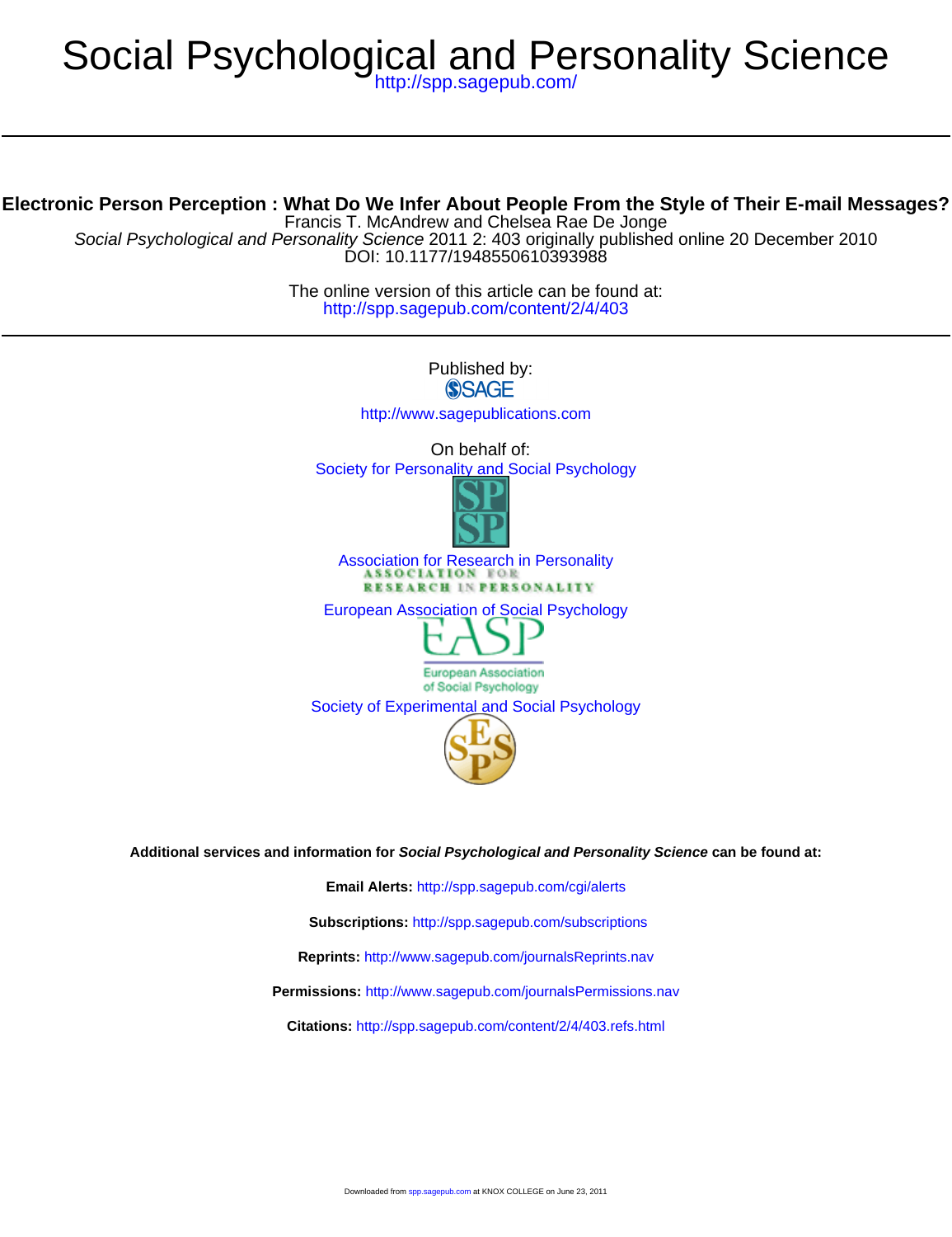# Electronic Person Perception: What Do We Infer About People From the Style of Their E-mail Messages?

Social Psychological and Personality Science 2(4) 403-407 © The Author(s) 2011 Reprints and permission: sagepub.com/journalsPermissions.nav DOI: 10.1177/1948550610393988 http://spps.sagepub.com



Francis T. McAndrew<sup>1</sup> and Chelsea Rae De Jonge<sup>1</sup>

## Abstract

Previous studies of blogging and e-mail correspondence have focused on how writers express personality traits and emotion in their writing. This study complements these earlier studies by focusing on how these messages are perceived by others. A total of 166 undergraduate students made judgments about the senders of e-mails in which the person (first vs. third) that the message was written in was manipulated along with the presence or absence of expressive punctuation and typographical errors. Messages written in the third person were perceived as angrier and more likely to be written by someone in a supervisory relationship with the recipient of the e-mail, and the presence or absence of question marks and/or exclamation points was a strong determinant of the judgments that were made about the sender's emotional state and relationship with the recipient. Messages with a high frequency of expressive punctuation were also more likely to be perceived as having been written by a female. The results suggest that stylistic features of e-mail messages may be an overlooked but influential component of people's reactions to the electronic discourse that they have with others.

#### Keywords

e-mail, person perception, computers, interpersonal communication

It is difficult to imagine navigating the modern world without the benefit of electronic communication, and with each year it assumes a more dominant role in our professional and personal lives. Indeed, many of us interact on a regular basis with individuals whom we have never actually met in person, and this creates communication problems that are perhaps unique in human history. Researchers are just beginning to scratch the surface of how social networking tools such as Facebook change the ways in which we form impressions of others and how we manage our own self-presentation and self-disclosure in this virtual social space (Back et al., 2010; Nosco, Wood, & Molema, 2010; Vazire & Gosling, 2004; Waggoner, Smith, & Collins, 2009; Wang, Moon, Kwon, Evans, & Stefanone, 2010; Weisbuch, Ivcevic, & Ambady, 2009).

The use of text messaging and e-mail in direct person-to-person communication poses especially interesting challenges. For starters, e-mail and texting effectively eliminate the vocal and visual nonverbal cues that we depend on in face-toface interactions to convey nuances of meaning and feelings (Epley & Kruger, 2005; Menchik & Tian, 2008). Consequently, e-mail authors frequently get into trouble when they use subtle linguistic devices such as sarcasm and hyperbole, and they may employ tactics such as ''smiley faces'' and quotation marks to substitute for the paralinguistic and nonverbal disclaimers that are so essential in normal conversation (Whalen, Pexman, & Gill, 2009). The finding that participants in experiments were more willing to lie to others and feel more justified in doing so when using e-mail as opposed to a hand-written message may reflect an understanding that the recipients of e-mail messages will not usually have much information at their disposal, and it thus may be easier to deceive them (Naquin, Kurtzberg, & Belkin, 2010).

Because the problem is so new, we do not yet know much about how we process information about individuals from a relatively socially impoverished source such as e-mail. There is evidence that we are fairly good at identifying the sex of authors of e-mail messages, possibly because we attend to gender-typed patterns of language use (Thomson & Murachver, 2001), and e-mails that contain strong emotional words such as excited or wonderful elicit more positive impressions in online dating relationships than weaker emotion words such as *happy* or fine (Rosen, Cheever, Cummings, & Felt, 2008). A few studies have demonstrated that we can correctly infer the

1 Knox College, Galesburg, IL, USA

#### Corresponding Author:

Francis T. McAndrew, Knox College, Department of Psychology, Galesburg, IL 61401-4999 Email: fmcandre@knox.edu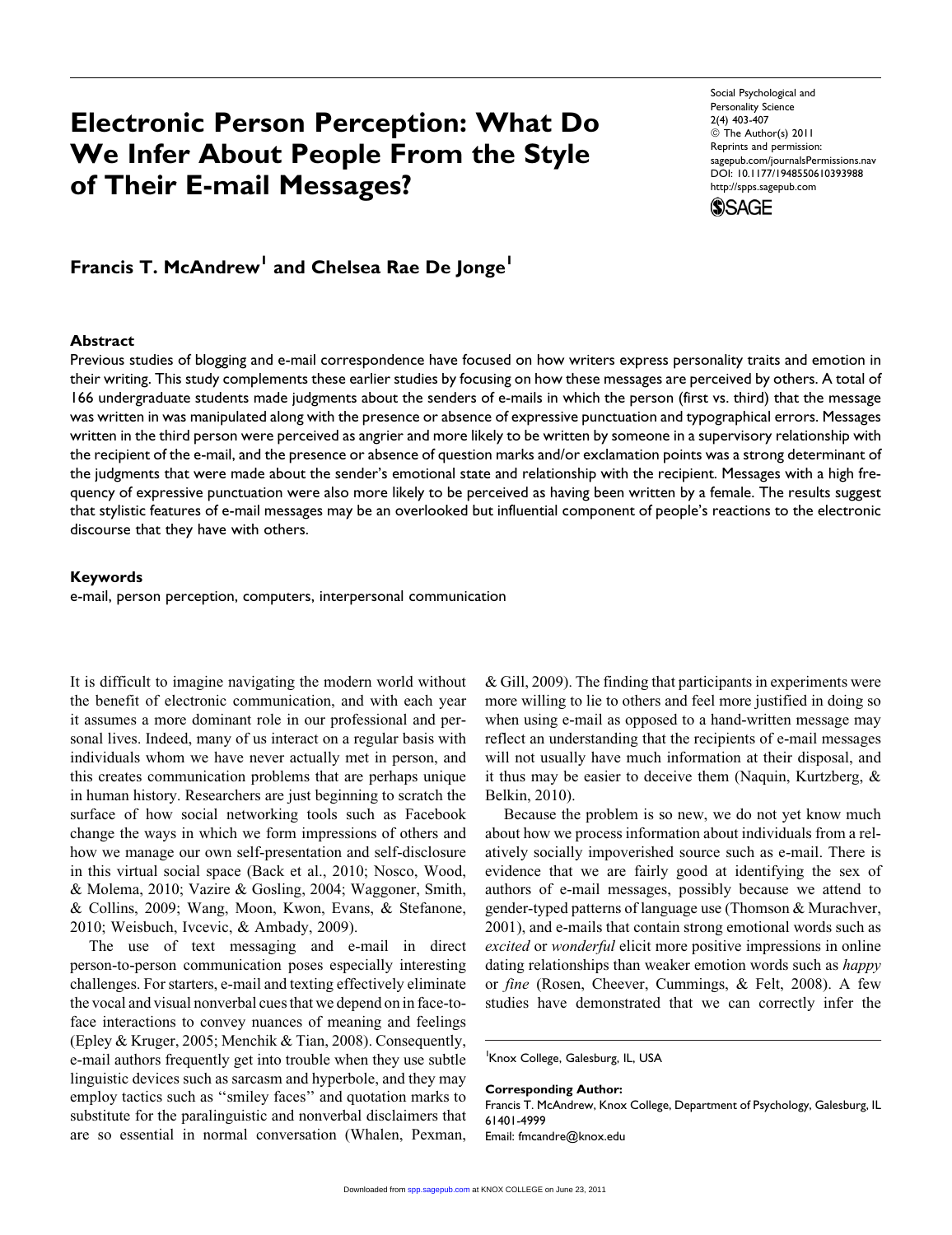emotional state of bloggers from their written texts (Gill, Gergle, French, & Oberlander, 2008; Rodriguez, Holleran, & Mehl, 2010). Beyond this, however, we are in largely uncharted territory. Much of what we do know about our response to e-mails comes from a program of research demonstrating that the style of e-mail messages reveals something about the personality of the sender, especially his or her levels of extraversion and neuroticism (Gill, Oberlander, & Austin, 2006; Oberlander & Gill, 2006). Punctuation, the use of first versus third person pronouns, and the frequency of adjectives and adverbs seem to be key factors in accomplishing this (Gill & Oberlander, 2002; Oberlander & Gill, 2006). Back, Schmukle, and Egloff (2008) even demonstrated that e-mail addresses alone provide valuable cues about personality.

The aforementioned studies have focused almost exclusively on how writers express their personalities and emotions through electronic correspondence. We are more interested in how the senders of messages are perceived by others and not so much with the question of whether the inferences drawn by these others are accurate or not. Thus, it is the goal of the present study to expand what we know by experimentally examining the specific features of e-mail messages that might be reliably related to the judgments an observer will make about the mood, sex, and status of the author of an e-mail message. To keep the study manageable in scope, the universe of linguistic variables that are relevant in judging e-mail messages had to be narrowed considerably. We elected to go with three as the maximum number of variables we could accommodate since the number of participants needed for a larger experiment becomes prohibitive for us and because anything more complicated than a three-way interaction becomes tricky to interpret. Specifically, we looked at the following three independent variables: (a) whether a message was written in the first person versus the third person, (b) whether the message contained typographical or grammatical errors versus no errors, and (c) the nature of the punctuation that was used in the message. The effect of these variables on perceptions of the sender's mood, sex, and relationship to the recipient of the message was then assessed.

We chose our variables rather arbitrarily. We wanted to use variables that are common to almost all e-mail messages and that are also fairly easy to manipulate experimentally without changing the meaning of the messages. Two of these variables (the use of first versus third person and the type of punctuation that is used) have been identified by previous researchers (i.e., Gill & Oberlander, 2002; Oberlander & Gill, 2006) as being instrumental for writers when they are expressing their emotions and personality through their writing, and we wanted to see if these same variables would also be used by the readers of e-mail messages to draw consistent inferences about the senders of the messages. The third variable, the presence of typographical or grammatical errors, has not been examined in previous studies, but it is an easily noticed, potentially important cue that readers might use when forming impressions of the sender of an e-mail message, and we were curious to see if it interacted with the variables that have been studied by other researchers.

# Method

# Participants

Participants were 166 undergraduate students (aged 18–23) at a liberal arts college in the American Midwest. The sex of the participants was not requested.

# Procedure

Data collection took place online. Participants were recruited through a campuswide e-mail solicitation containing a brief description of what the study would entail with links to the study's website. Four different stimulus packages corresponding to the four experimental groups were created using Snap Survey software. Each of the four packages included a consent form, which had to be completed before the participant could complete the study. Participants were assigned to one of four different experimental groups based on the first letter of their last name (Group  $1 =$  names beginning with A–F, Group  $2$  = names beginning with G–L, Group  $3$  = names beginning with M–R, and Group  $4 =$  names beginning with S–Z) and were instructed to follow the link that corresponded to their group assignment. Although this was not random assignment in the strict sense of the term, it was a logistically efficient way of distributing the participants across experimental conditions without introducing any apparent confounding source of bias.

When the participant logged into the experimental website, he or she was presented with a series of four stimulus e-mail messages. All stimulus messages were constructed to resemble e-mails that would typically be sent to members of college student clubs or organizations, and there were no cues in the message that could reveal the sex or organizational status of the sender of the message. Sixteen different messages were used in all (four messages in each of the four experimental conditions), and they were highly similar to each other in all regards except for the independent variables. The independent variables were manipulated in the e-mail messages along three dimensions: type of punctuation, whether mistakes or typos were present, and whether the message was written in the first or third person. By way of an example, one of the stimulus e-mails was the following:

I was unable to attend today's meeting. Were you present? If so, could you please send me a list of the information we covered? I want to make sure not to fall behind. Is there anything really important I should be aware of? Was Sue at meeting? Did she present any new ideas pertaining to next week's event? Was anything brought up that could affect my publicity campaign? Please send me all your notes as soon as you can. I really appreciate this. Thanks!

Punctuation was manipulated as a repeated measures variable, with each participant seeing one e-mail message containing five question marks, one containing five exclamation points, one that had neither question marks nor exclamation points, and one that contained both five question marks and five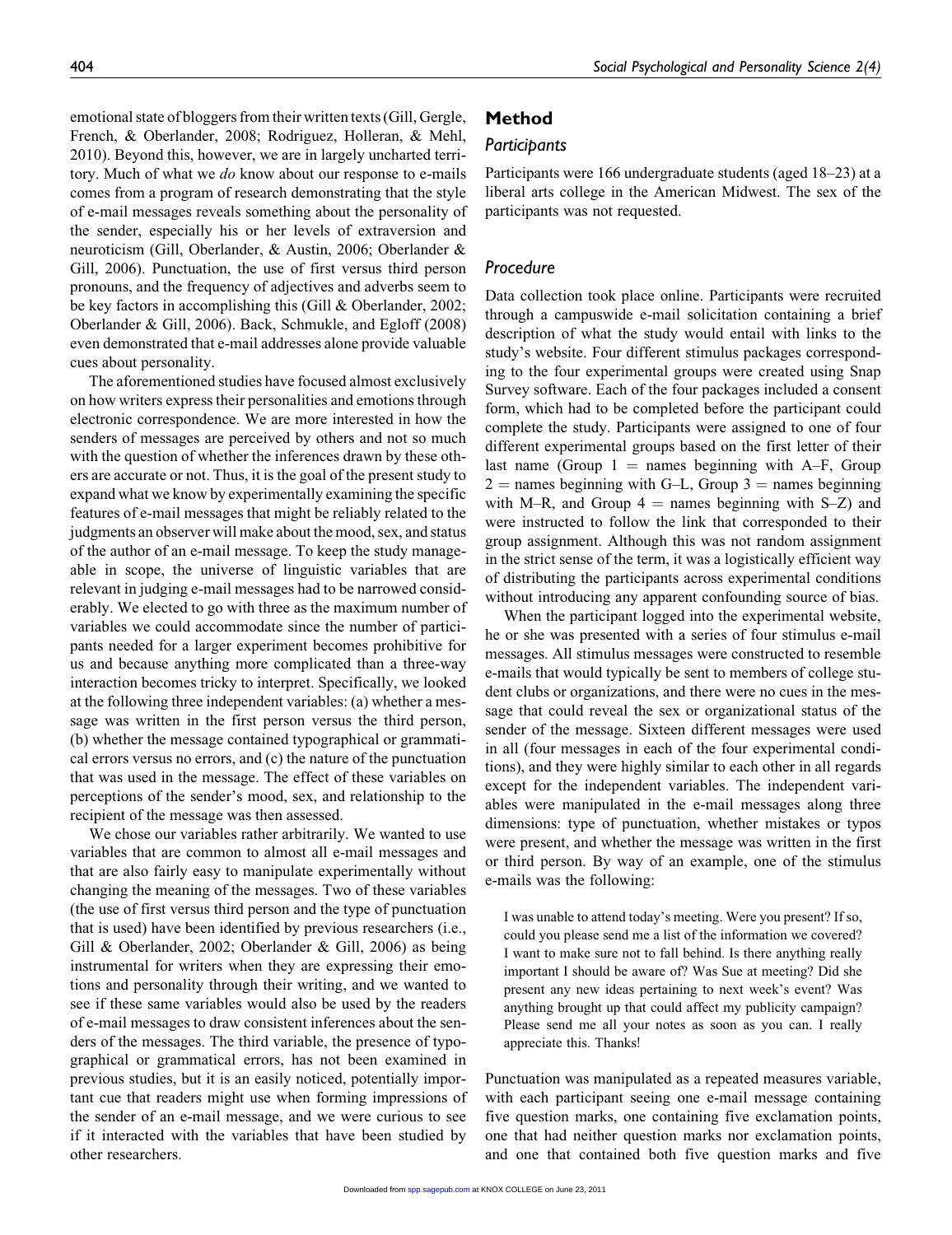exclamation points. Periods and commas were the only other punctuation marks to appear in these messages, and they appeared in all of the messages in the appropriate places.

First versus third person was manipulated as a betweensubjects variable, with two of the experimental groups viewing e-mails written in the first person and two viewing e-mails written in the third person. The content of e-mails in the two conditions was essentially the same. For example, instead of saying "several of us wanted to add an event" (first person), the e-mail written in the third person said ''several people wanted to add an event.''

The presence of mistakes and typographical errors was manipulated as a between-subject variable. Participants in two of the experimental groups viewed e-mails that were free of errors, whereas the participants in the other two groups viewed e-mails containing five common mistakes such as misspelled words, transposed letters within a word, missing commas and apostrophes, and using the wrong spelling of a word (e.g., their vs. there).

Each participant was exposed to four e-mail messages. Messages were displayed one at a time, with each followed by nine statements. Participants indicated their level of agreement with the statements on a Likert-type scale ranging from 1 (strongly disagree) to 5 (strongly agree). The first four items assessed the likelihood that the author of the e-mail was the supervisor, subordinate, coworker, or friend of the e-mail recipient. The next four items, examining mood, assessed whether the e-mail author was angry, happy, confused, and apathetic. One final question asked participants to indicate whether they thought that the author of the e-mail was more likely to be male or female.

# Results

The responses to the eight Likert-type scale items measuring relationship of sender to recipient and the mood of the sender were analyzed with 2 (first vs. third person)  $\times$  2 (mistakes vs. no mistakes)  $\times$  4 (punctuation style) ANOVAs with punctuation analyzed as a repeated measure. A Greenhouse–Geisser formula was used for the analysis of the repeated-measures variable. This is a conservative precaution against taking unfair advantage of chance while still taking advantage of the increase in power offered by a repeated–measure design. To control for experimentwise error, a Bonferroni correction indicated that a more conservative alpha level of .006 was a better guide for assessing the significance of the ANOVAs. Tukey tests were used to assess the post hoc differences between means in the four-level punctuation condition. In the interest of readability, unless otherwise noted, only the results of tests that were significant at the more conservative Bonferroni level are reported. Similarly, significant differences between means detected by the Tukey tests are reported as such without providing the details of each individual test. Please note that although the Greenhouse–Geisser formula recalculates degrees of freedom into numbers that are not usually whole numbers, for reporting

Table 1. ANOVA Results for the Main Effects of Punctuation

|        | df (rounded) | Significance |
|--------|--------------|--------------|
| 10.15  | 3, 470       | .002         |
| 8.41   | 3,450        | .0001        |
| 12.75  | 3, 484       | .0001        |
| 24.68  | 3.367        | .0001        |
| 64.35  | 2, 395       | .0001        |
| 349.46 | 3, 432       | .0001        |
| 95.69  | 2, 355       | .006         |
| 157.45 | 2.298        | .0001        |
|        |              |              |

purposes the degrees of freedom from these analyses were rounded off to whole numbers.

There was a main effect for the message written in the first versus third person in that messages in the third person were more likely to be perceived as being written by a supervisor,  $F(1, 162) = 10.15, p < .002$  ( $M = 2.85, SD = 0.081$  vs.  $M = 2.51$ ,  $SD = 0.073$ , and were also perceived to be angrier than messages written in the first person,  $F(1, 162) = 7.57$ ,  $p < .007$  ( $M = 1.71$ ,  $SD = 0.051$  vs.  $M = 1.52$ ,  $SD = 0.046$ ). The only main effect for the presence of errors versus no errors in the message occurred when authors of messages containing errors were perceived to be significantly more apathetic than authors of messages that did not contain errors,  $F(1, 162) =$ 7.78,  $p < .006$  ( $M = 2.09$ ,  $SD = 0.058$  vs.  $M = 1.85$ ,  $SD =$ 0.059). There were no significant interactions of errors with any other variables ( $p > .006$ ).

A very influential variable was the presence or absence of expressive punctuation, as there was a significant main effect of punctuation on all eight of the dependent variables. The results of the ANOVA main effects for punctuation are presented in Table 1, and the means and standard deviations for each of the dependent variables are presented in Table 2. As you can see from the data in Tables 1 and 2, the sender of an e-mail message was most likely to be perceived as a supervisor when no question marks or exclamation points were used and least likely to be perceived as a subordinate if both question marks and exclamation points were used. The sender was most likely to be perceived as a coworker when question marks were used and most likely to be perceived as a friend in messages where either exclamation points or both exclamation points and question marks were used. Punctuation also influenced judgments of the sender's emotional state. Question marks were perceived to indicate a sender who was either angry or confused whereas exclamation points were associated with a sender who was happy. A lack of either question marks or exclamation points inclined the participants toward judging the sender as apathetic.

There were several significant interactions of punctuation with the person (first vs. third) in which the message was written. In each case, it was a matter of the person of the message amplifying the effects of the punctuation. For example, a sender writing in the third person without question marks or exclamation points was *especially* likely to be perceived as a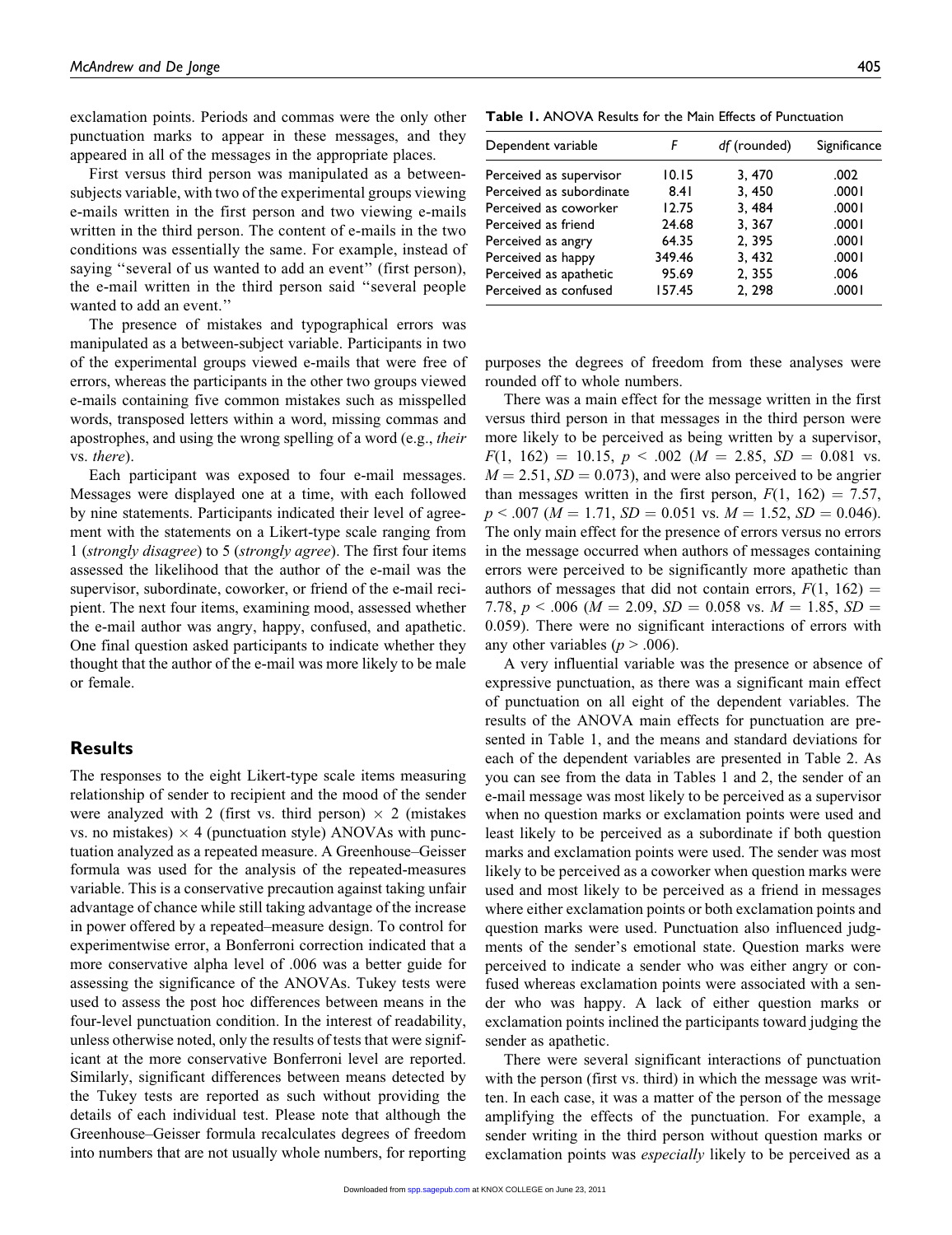| Dependent variable       | <b>Ouestion marks</b> |       | <b>Exclamation points</b> |       | Both ? and !        |       | Neither ? or !  |       |
|--------------------------|-----------------------|-------|---------------------------|-------|---------------------|-------|-----------------|-------|
|                          | M                     | SD    | M                         | SD    | M                   | SD    | M               | SD    |
| Perceived as supervisor  | $a_{2.26}$            | 0.076 | $b_{2.63}$                | 0.093 | $b$ 2.74            | 0.098 | $^{\circ}3.10$  | 0.092 |
| Perceived as subordinate | $^{\circ}2.48$        | 0.073 | $a_{2.31}$                | 0.073 | $b_{2.02}$          | 0.067 | $a_{2.40}$      | 0.079 |
| Perceived as coworker    | $^{a}3.91$            | 0.061 | $^{b}3.56$                | 0.072 | $^{b}3.48$          | 0.079 | $b$ 3.32        | 0.077 |
| Perceived as friend      | $a_{2.87}$            | 0.078 | $b$ 3.24                  | 0.073 | $B_{3.26}$          | 0.078 | $^{\circ}$ 2.54 | 0.064 |
| Perceived as angry       | $a_{2.10}$            | 0.072 | $b$ 1.20                  | 0.035 | $\degree$ 1.50      | 0.052 | $\degree$ 1.67  | 0.047 |
| Perceived as happy       | $a_{2.15}$            | 0.057 | $^{b}4.68$                | 0.038 | $\degree$ 3.96      | 0.067 | $^{4}3.08$      | 0.082 |
| Perceived as apathetic   | $a_{2.32}$            | 0.083 | $b$ <sub>1.37</sub>       | 0.041 | $b$ <sub>1.52</sub> | 0.046 | $^{\circ}2.67$  | 0.094 |
| Perceived as confused    | $^{\circ}2.94$        | 0.084 | $b$ <sub>1.47</sub>       | 0.046 | $^{\circ}$ 1.70     | 0.055 | $\degree$ I.73  | 0.046 |

Table 2. Means and Standard Deviations for All Variables in the Punctuation Conditions

Note: Means with different superscripts are significantly different from each other as determined by Tukey tests.

supervisor,  $F(3, 470) = 5.90, p < .001$ , a sender using exclamation points and the first person was especially likely to be perceived as a friend,  $F(3, 367) = 3.60, p \le .01$ , and the combination of question marks and the third person made a sender seem *especially* angry,  $F(2, 395) = 10.13$ ,  $p < .0001$ .

The item assessing the perceived sex of the sender was assessed with a  $\chi^2$  test for each variable. The only result of interest from these analyses was that a message containing no question marks or exclamation points was more likely to be perceived as having been sent by a male than by a female,  $\chi^2(1) = 44.55$ ,  $p < .0001$ , but senders of messages containing any combination of question marks and exclamation points were more likely to be perceived as females (for all analyses  $p < .0001$ ).

# **Discussion**

Although it may seem a bit artificial to ask people to evaluate e-mail messages that contain no information about the sex or status of the sender, the results of our study indicate that there are indeed explicit stylistic strategies that readers resort to when ambiguities are present in messages. Writing in the third person creates a formality and distance that can be used to convey authority or negative emotions such as anger. Writing in the first person, on the other hand, fosters intimacy and informality and makes a message less likely to appear threatening.

Expressive punctuation such as question marks and exclamation points appears to be effective as ''cyberlinguistic cues'' that one can use to convey subtle information about how a message should be interpreted. These markers apparently give the reader the same type of information that paralinguistic cues provide in spoken discourse (Trager, 1958). The participants in our study drew clear inferences about whether the sender of a message was angry or happy or a supervisor or a friend based on nothing but the manipulation of punctuation. The use of expressive punctuation also was something that our participants associated with a female style of messaging. Although it was not examined in this study, it would be interesting to find out if males and females respond to these messages in the same way.

The primary thing that distinguishes the current study from previous research is that earlier studies focused primarily on how personality differences and emotional states are expressed by the writers of e-mails and blogs, whereas our study focused entirely on how these messages are perceived by others. Thus, we see our study as a complement to the approach taken by previous researchers. In summary, the composition style of e-mail messaging has been overlooked as a source of nonlinguistic meaning in electronic communication, and understanding the dynamics of how it functions can serve to make us only more effective communicators in the ever-expanding world of e-mail and text messaging communication.

## Declaration of Conflicting Interests

The author(s) declared no potential conflicts of interests with respect to the authorship and/or publication of this article.

#### Financial Disclosure/Funding

The author(s) received no financial support for the research and/or authorship of this article.

#### References

- Back, M. D., Schmukle, S. C., & Egloff, B. (2008). How extraverted is honey.bunny77@hotmail.de? Inferring personality from e-mail addresses. Journal of Research in Personality, 42, 1116-1122.
- Back, M. D., Stopfer, J. M., Vazire, S., Gaddis, S., Schmulke, S. C., Egloff, B., & Gosling, S. D. (2010). Facebook profiles reflect actual personality, not self-idealization. Psychological Science, 21, 372-374.
- Epley, N., & Kruger, J. (2005). When what you type isn't what they read: The perseverance of stereotypes and expectancies over e-mail. Journal of Experimental Social Psychology, 41, 414-422.
- Gill, A. J., Gergle, D., French, R. M., & Oberlander, J. (2008, March). Emotion rating from short blog texts. Paper presented at the ACM Conference on Human Factors in Computing Systems, Florence, Italy.
- Gill, A. J., & Oberlander, J. (2002, August). Taking care of the linguistic features of extraversion. Paper presented at the 24th annual conference of the Cognitive Science Society, Fairfax, VA.
- Gill, A. J., Oberlander, J., & Austin, E. (2006). Rating e-mail personality at zero acquaintance. Personality and Individual Differences, 40, 497-507.